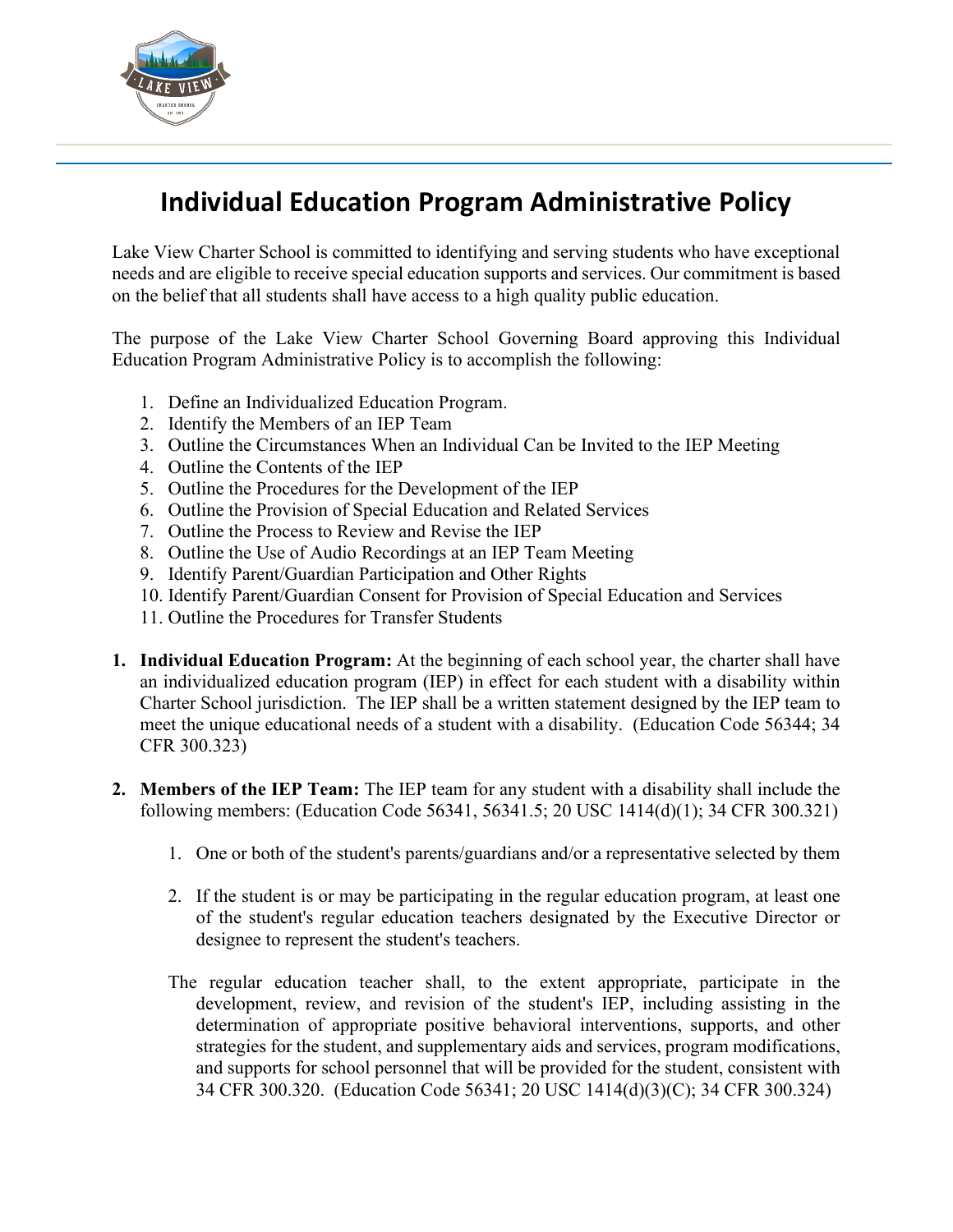- 3. At least one of the student's special education teachers or, where appropriate, special education providers
- 4. A representative of the Charter School who is:
	- a. Qualified to provide or supervise the provision of specially designed instruction to meet the unique needs of students with disabilities
	- b. Knowledgeable about the general education curriculum
	- c. Knowledgeable about the availability of Charter School and/or special education local plan area (SELPA) resources
- 5. An individual who can interpret the instructional implications of assessment results. This individual may already be a member of the team as described in items #2-4 above or in item #6 below.
- 6. At the discretion of the parent/guardian or the Executive Director or designee, other individuals who have knowledge or special expertise regarding the student, including related services personnel, as appropriate. The determination of whether the individual has knowledge or special expertise regarding the student shall be made by the party who invites the individual to be a member of the IEP team.
- 7. Whenever appropriate, the student with a disability
- In the development, review, or revision of his/her IEP, the student shall be allowed to provide confidential input to any representative of his/her IEP team. (Education Code 56341.5)
- When the student is suspected of having a specific learning disability, at least one individual who is qualified to conduct individual diagnostic examinations of the student such as a school psychologist, speech language pathologist, or remedial reading teacher
- In accordance with 34 CFR 300.310, at least one team member other than the student's regular education teacher shall observe the student's academic performance and behavior in the areas of difficulty in his/her learning environment, including in the regular classroom setting. If the child is younger than five years or not enrolled in school, a team member shall observe the child in an environment appropriate for a child of that age.
- **3. Invitation of Specified Individuals:** In the following circumstances, the Executive Director or designee shall invite other specified individuals to an IEP team meeting:
	- 1. When the student has been placed in a group home by the juvenile court, a representative of the group home shall be invited to attend IEP team meetings. (Education Code 56341.2)
	- 2. Whenever the IEP team is meeting to consider the student's postsecondary goals and the transition services needed to assist him/her in reaching the goals as stated in Education Code  $56345(a)(8)$ , the following individuals shall be invited to attend: (34) CFR 300.321)

a.The student, regardless of his/her age.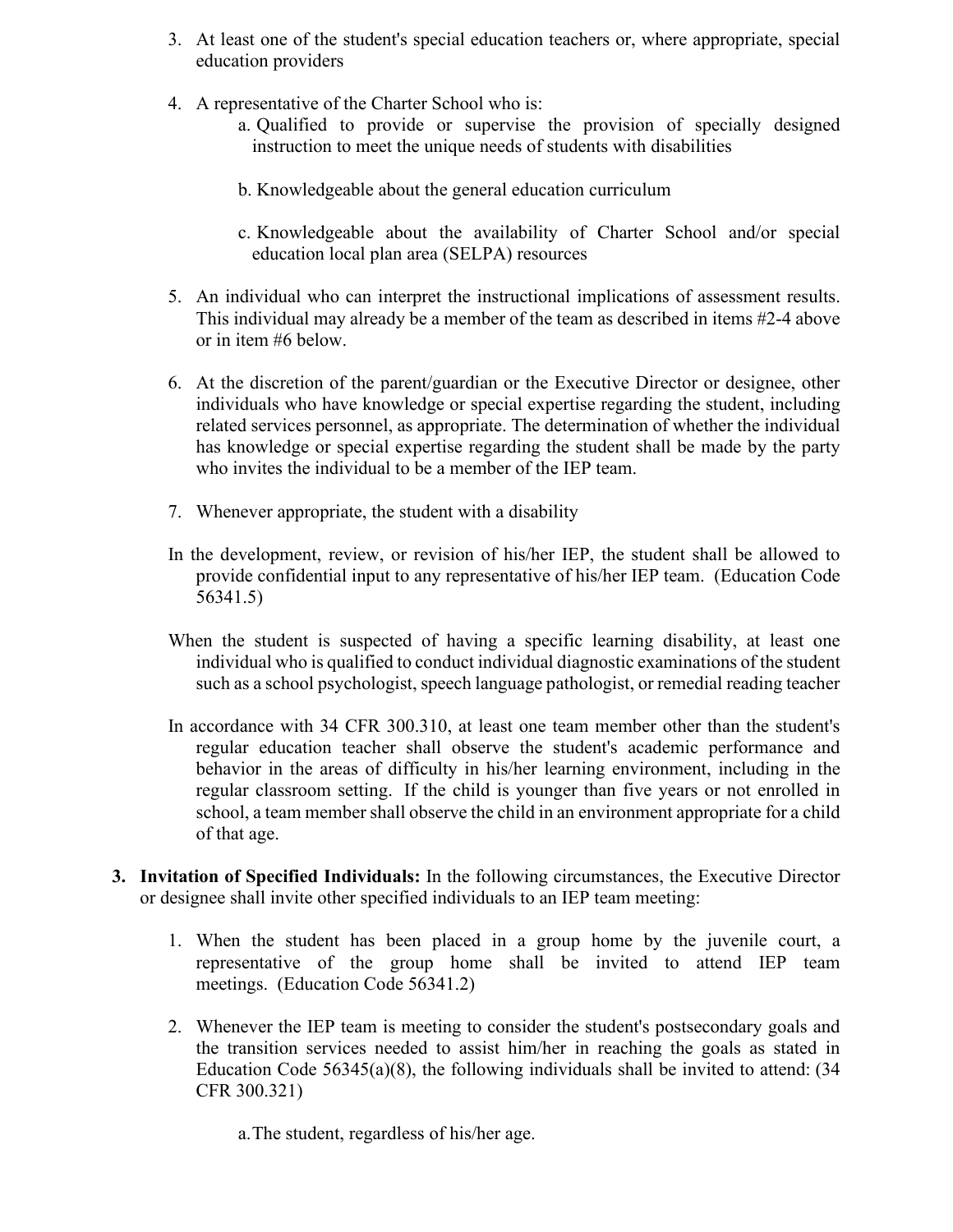- If the student does not attend the IEP team meeting, the Executive Director or designee shall take other steps to ensure that the student's preferences and interests are considered.
	- b.To the extent appropriate, and with the consent of the parent/guardian, a representative of any other agency that is likely to be responsible for providing or paying for the transition services
- 3. If the student was previously served under the Early Education for Individuals with Exceptional Needs (Education Code 56425-56432) or the California Early Intervention Services Act (Government Code 95000-95004), and upon request of the student's parent/guardian, the Executive Director or designee shall invite the Infant and Toddlers with Disabilities Coordinator or other representative of the early education or early intervention system to the initial IEP team meeting to assist with the smooth transition of services. (Education Code 56341; 20 USC 1414(d)(1)(D); 34 CFR 300.321)
- 4. A member of the IEP team shall not be required to attend an IEP team meeting, in whole or in part, if the parent/guardian and the Charter School agree, in writing, that the attendance of the member is not necessary because the member's area of the curriculum or related services is not being modified or discussed at the meeting. Even if the meeting involves a discussion of the IEP team member's area of the curriculum or related service, the member may be excused from the meeting if the parent/guardian, in writing, and the Charter School consent to the excusal after conferring with the member and the member submits to the parent/guardian and team written input into the development of the IEP prior to the meeting. (Education Code 56341; 20 USC 1414(d)(1)(C); 34 CFR 300.321)
- **4. The Contents of the IEP:** The IEP shall include, but not be limited to, all of the following: (Education Code 56043, 56345, 56345.1; 20 USC 1414(d)(1)(A); 34 CFR 300.320)
	- 1. A statement of the present levels of the student's academic achievement and functional performance, including:
	- 2. The manner in which the student's disability affects his/her involvement and progress in the general education curriculum (i.e., the same curriculum as for nondisabled students)
	- 3. For a student with a disability who takes alternate assessments aligned to alternate achievement standards, a description of benchmarks or short-term objectives
	- 4. A statement of measurable annual goals, including academic and functional goals, designed to:
		- a.Meet the student's needs that result from his/her disability in order to enable the student to be involved in and progress in the general education curriculum
		- b.Meet each of the student's other educational needs that result from his/her disability
	- 5. A description of the manner in which the student's progress toward meeting the annual goals described in item #2 above will be measured and when the Charter School will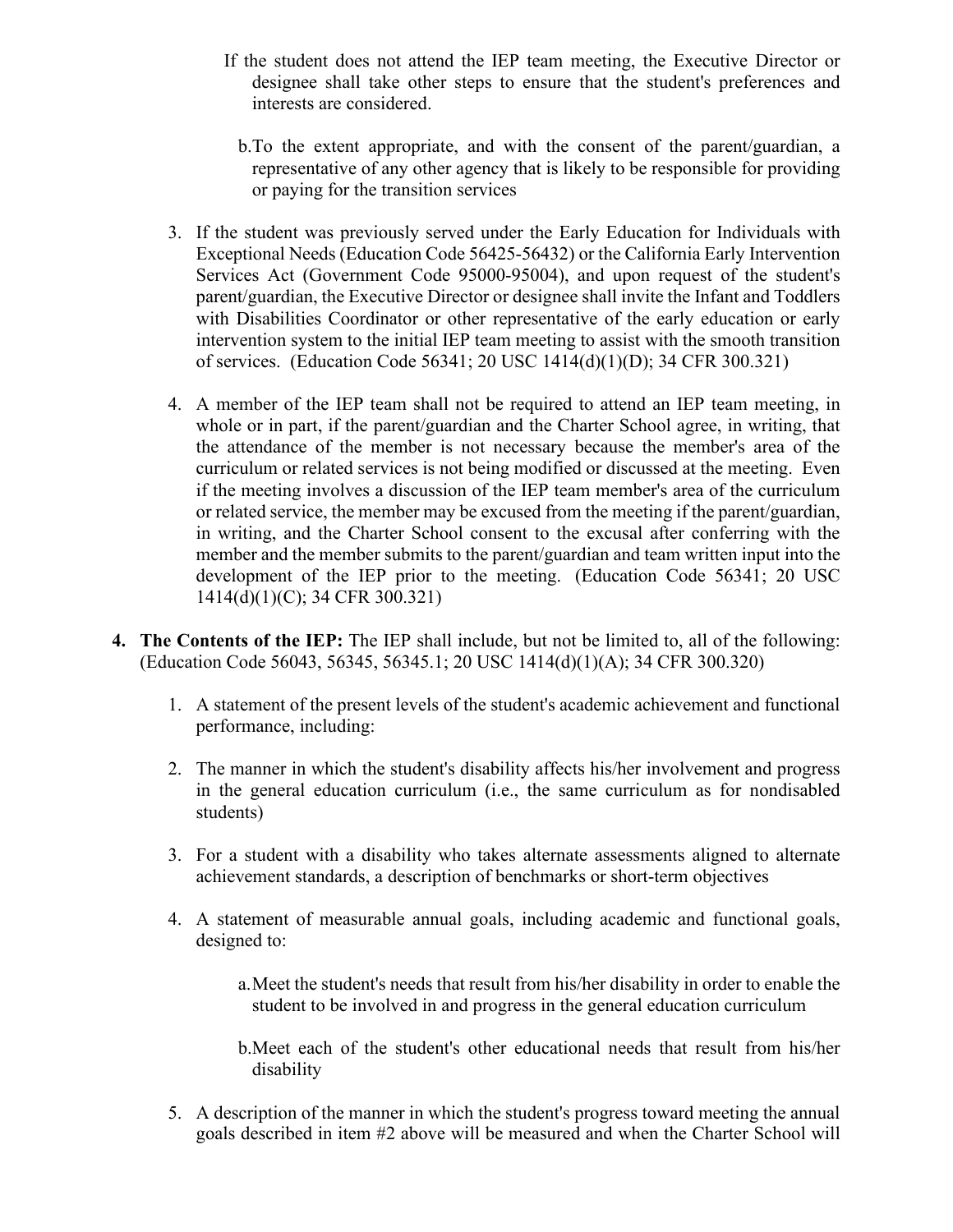provide periodic reports on the progress the student is making toward meeting the annual goals, such as through the use of quarterly or other periodic reports, concurrent with the issuance of report cards

- 6. A statement of the special education instruction and related services and supplementary aids and services, based on peer-reviewed research to the extent practicable, to be provided to the student or on behalf of the student, and a statement of the program modifications or supports for school personnel that will be provided to enable the student to:
	- a. Advance appropriately toward attaining the annual goals
	- b. Be involved and make progress in the general education curriculum in accordance with item #1 above and to participate in extracurricular and other nonacademic activities
	- c. Be educated and participate with other students with disabilities and nondisabled students in the activities described in the IEP
- 7. An explanation of the extent, if any, to which the student will not participate with nondisabled students in the regular class and in extracurricular and other nonacademic activities described in the IEP
- 8. A statement of any appropriate individual accommodations necessary to measure the academic achievement and functional performance of the student on state and school assessments
- If the IEP team determines that the student shall take an alternate assessment instead of a particular regular state or Charter Schoolwide assessment, the student's IEP also shall include a statement of the reason that he/she cannot participate in the regular assessment and the reason that the particular alternate assessment selected is appropriate for him/her.
- 9. The projected date for the beginning of the services and modifications described in item #4 above and the anticipated frequency, location, and duration of those services and modifications
- 10. Beginning not later than the first IEP to be in effect when the student is 16 years of age, or younger if determined appropriate by the IEP team, and updated annually thereafter, the following:
	- a.Appropriate measurable postsecondary goals based upon age-appropriate transition assessments related to training, education, employment, and where appropriate, independent living skills
	- b.The transition services, including courses of study, needed to assist the student in reaching those goals
- 11. Beginning at least one year before the student reaches age 18, a statement that the student has been informed of his/her rights, if any, that will transfer to him/her upon reaching age 18, pursuant to Education Code 56041.5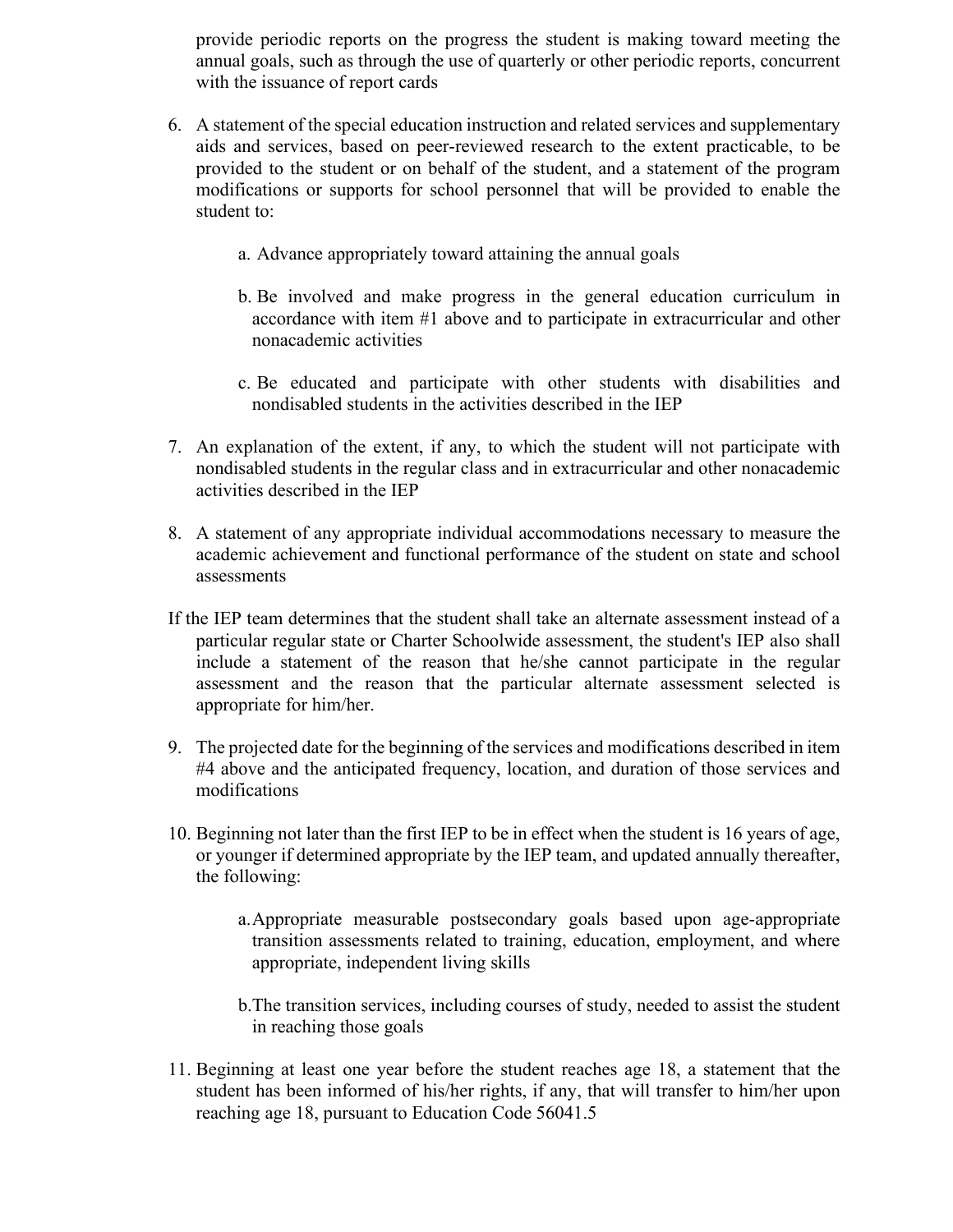- 12. Where appropriate, the IEP shall also include: (Education Code 56345)
	- a.For a student in grades 7-12, any alternative means and modes necessary for the student to complete the Charter School's prescribed course of study and to meet or exceed proficiency standards required for graduation
	- b.Linguistically appropriate goals, objectives, programs, and services for a student whose native language is not English
	- c.Extended school year services when the IEP team determines, on an individual basis, that the services are necessary for the provision of a free appropriate public education (FAPE)
	- d.Provision for transition into the regular education program if the student is to be transferred from a special class or center or nonpublic, nonsectarian school into a regular education program in a public school for any part of the school day, including descriptions of activities intended to:
		- i. Integrate the student into the regular education program, including indications of the nature of each activity and the time spent on the activity each day or week
		- ii. Support the transition of the student from the special education program into the regular education program
		- iii. Specialized services, materials, and equipment for a student with low incidence disabilities, consistent with the guidelines pursuant to Education Code 56136
- **5.** Development of the IEP: Within 30 days of a determination that a student needs special education and related services, the Executive Director or designee shall ensure that a meeting to develop an initial IEP is conducted. (34 CFR 300.323)
- Any IEP required as a result of an assessment of a student shall be developed within 60 days from the date of receipt of the parent/guardian's written consent for assessment, unless the parent/guardian agrees, in writing, to an extension. Days between the student's regular school sessions, terms, or vacation of more than five school days shall not be counted. In the case of school vacations, the 60-day time limit shall commence on the date that the student's school days reconvene. (Education Code 56344)
- However, when the IEP is required as a result of an assessment of a student for whom a referral has been made 30 days or less prior to the end of the preceding regular school year, the IEP shall be developed within 30 days after the commencement of the subsequent regular school year. (Education Code 56344)
- In developing the IEP, the IEP team shall consider all of the following: (Education Code 56341.1, 56345; 20 USC 1414(d)(3)(A); 34 CFR 300.324)
	- 1. The strengths of the student
	- 2. The concerns of the parents/guardians for enhancing the education of their child
	- 3. The results of the initial or most recent assessment of the student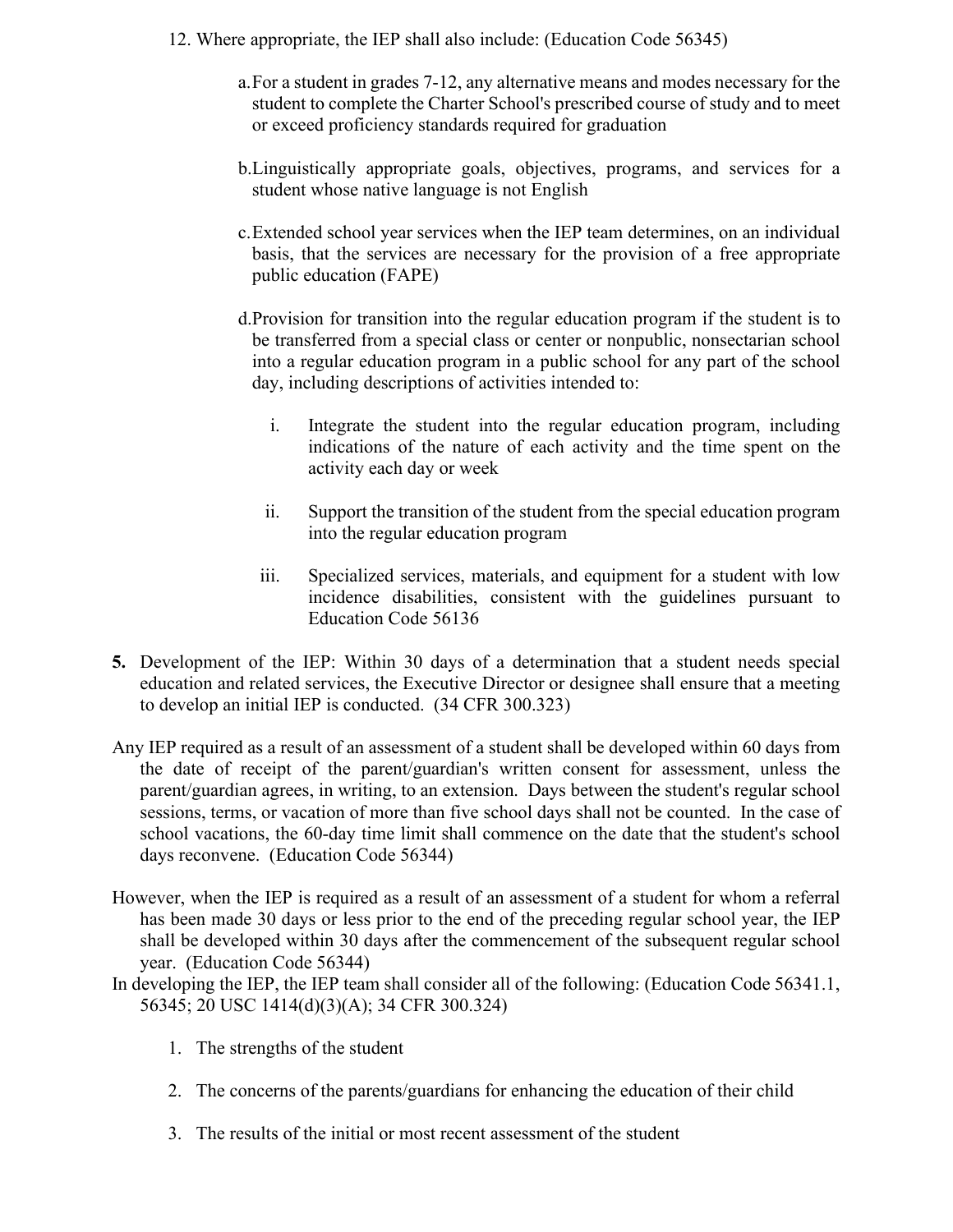- 4. The academic, developmental, and functional needs of the student
- 5. In the case of a student whose behavior impedes his/her learning or that of others, the use of positive behavioral interventions and supports and other strategies to address that behavior
- 6. In the case of a student with limited English proficiency, the language needs of the student as such needs relate to the student's IEP
- 7. In the case of a student who is blind or visually impaired, the need to provide for instruction in Braille and instruction in the use of Braille. However, such instruction need not be included in the IEP if the IEP team determines that instruction in Braille or the use of Braille is not appropriate for the student. This determination shall be based upon an assessment of the student's reading and writing skills, his/her future needs for instruction in Braille or the use of Braille, and other appropriate reading and writing media.
- 8. The communication needs of the student and, in the case of a student who is deaf or hard of hearing, the student's language and communication needs, opportunities for direct communications with peers and professional personnel in the student's language and communication mode, academic level, and full range of needs, including opportunities for direct instruction in the student's language and communication mode
- 9. The team shall also consider the related services and program options that provide the student with an equal opportunity for communication access, as described in Education Code 56345.
	- a. Whether the student requires assistive technology devices and services
- 10. If, in considering the special factors in items #1-9 above, the IEP team determines that the student needs a particular device or service, including an intervention, accommodation, or other program modification, in order to receive FAPE, the team shall include a statement to that effect in the student's IEP. (Education Code 56341.1)
- **6. Provision of Special Education and Related Services:** The Charter School shall ensure that, as soon as possible following development of the IEP, special education services and related services are made available to the student in accordance with his/her IEP. (Education Code 56344; 34 CFR 300.323)
- The Executive Director or designee shall ensure that the student's IEP is accessible to each regular education teacher, special education teacher, related service provider, and any other service provider who is responsible for its implementation. The Executive Director or designee also shall ensure that such teachers and providers are informed of their specific responsibilities related to implementing the IEP and the specific accommodations, modifications, and supports that must be provided to the student in accordance with the IEP. (34 CFR 300.323)
- **7. Review and Revision of the IEP:** The Executive Director or designee shall ensure that the IEP team reviews the IEP periodically, but at least annually, in order to: (Education Code 56043, 56341.1, 56380; 20 USC 1414(d)(4); 34 CFR 300.324)
	- 1. Determine whether the annual goals for the student are being achieved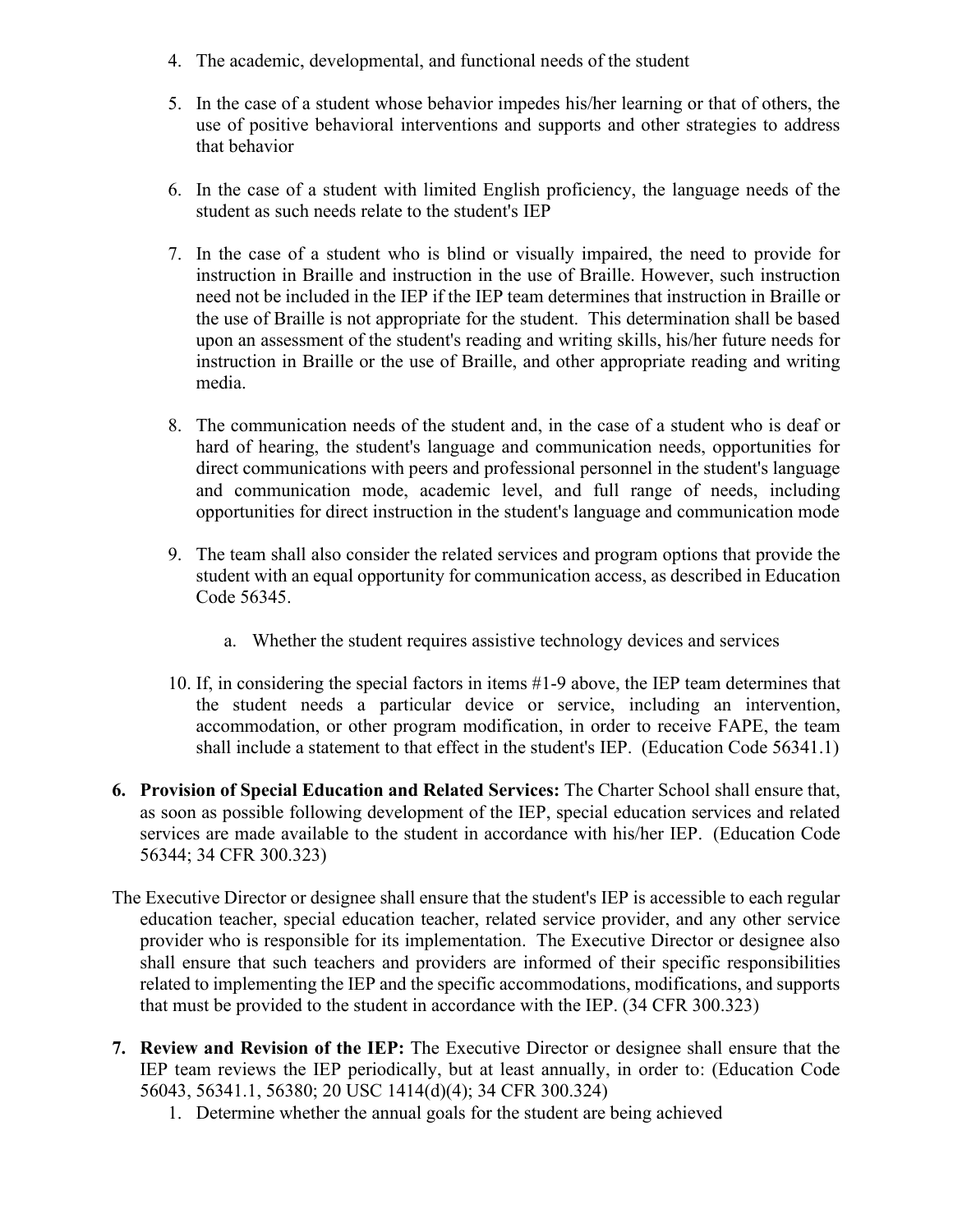- 2. Revise the IEP, as appropriate, to address:
	- a. Any lack of expected progress toward the annual goals and in the general education curriculum, where appropriate
	- b. The results of any reassessment conducted pursuant to Education Code 56381
	- c.Information about the student provided to or by the parents/guardians regarding review of evaluation data pursuant to 34 CFR 300.305(a)(2) and Education Code 56381(b)
	- d.The student's anticipated needs

e.Any other relevant matter

- 3. Consider the special factors listed in items #5-9 above under "Development of the IEP," when reviewing the IEP of any student with a disability to whom one of those factors may apply
- The IEP team shall also meet at any other time upon request by the student's parent/guardian or teacher to review or revise the IEP. (Education Code 56343)

When a parent/guardian requests an IEP team meeting to review the IEP, the team shall meet within 30 days of receiving the parent/guardian's written request, not counting days between the student's regular school sessions or terms or days of school vacation in excess of five school days. If a parent/guardian makes an oral request, the Charter School shall notify the parent/guardian of the need for a written request and the procedure for filing such a request. (Education Code 56043, 56343.5)

A regular education or special education teacher may request a review of the classroom assignment of a student with a disability by submitting a written request to the Executive Director or designee. The Executive Director or designee shall consider the request within 20 days of receiving it, not counting days when school is not in session or, for year-round schools, days when the school is off track. If the review indicates a need for change in the student's placement, instruction, and/or related services, the Executive Director or designee shall convene an IEP team meeting, which shall be held within 30 days of the Executive Director or designee review, not counting days when school is not in session or days when school is off track, unless the student's parent/guardian consents in writing to an extension of time.

If a participating agency other than the Charter School fails to provide the transition services described in the student's IEP, the team shall reconvene to identify alternative strategies to meet the transition service objectives set out for the student in the IEP. (Education Code 56345.1; 20 USC 1414(d); 34 CFR 300.324)

If a student with a disability residing in a licensed children's institution or foster family home has been placed by the Charter School in a nonpublic, nonsectarian school, the Executive Director or designee shall conduct an annual evaluation as part of the IEP process of whether the placement is the least restrictive environment that is appropriate to meet the student's needs. (Education Code 56157)

To the extent possible, the Executive Director or designee shall encourage the consolidation of reassessment meetings and other IEP team meetings for a student. (20 USC 1414(d)(3)(A); 34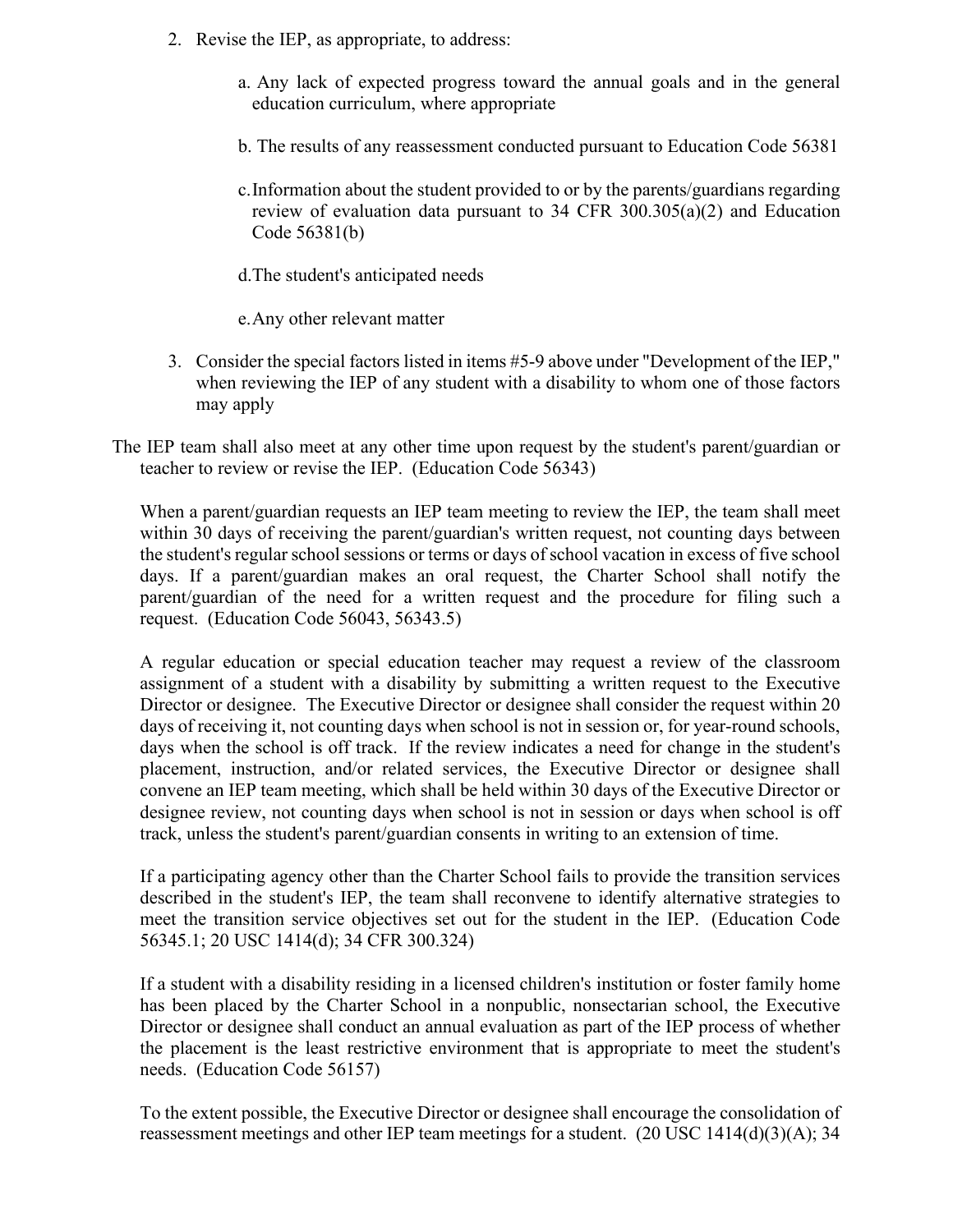## CFR 300.324)

When a change is necessary to a student's IEP after the annual IEP team meeting for the school year has been held, the parent/guardian and the Executive Director or designee may agree not to convene an IEP team meeting for the purpose of making the change and instead may develop a written document to amend or modify the student's current IEP. The IEP team shall be informed of any such changes. Upon request, the Executive Director or designee shall provide the parent/guardian with a revised copy of the IEP with the incorporated amendments. (20 USC 1414(d)(3)(D); 34 CFR 300.324)

- **8. Audio Recording of IEP Team Meetings:** Parents/guardians and the Executive Director or designee shall have the right to audio record the proceedings of IEP team meetings, provided members of the IEP team are notified of this intent at least 24 hours before the meeting. If the Executive Director or designee gives notice of intent to audio record a meeting and the parent/guardian objects or refuses to attend because the meeting would be audio recorded, the meeting shall not be audio recorded. Parents/guardians also have the right to: (Education Code 56341.1)
	- 1. Inspect and review the audio recordings
	- 2. Request that an audio recording be amended if they believe it contains information that is inaccurate, misleading, or in violation of the student's privacy rights or other rights
	- 3. Challenge, in a hearing, information that the parents/guardians believe is inaccurate, misleading, or in violation of the student's privacy rights or other rights
- **9. Parent/Guardian Participation and Other Rights:** The Executive Director or designee shall take steps to ensure that one or both of the parents/guardians of the student with a disability are present at each IEP team meeting or are afforded the opportunity to participate. These steps shall include notifying the parents/guardians of the meeting early enough to ensure that they will have the opportunity to attend and scheduling the meeting at a mutually agreed upon time and place. (Education Code 56341.5; 34 CFR 300.322)
- The Executive Director or designee shall send parents/guardians notices of IEP team meetings that: (Education Code 56341.5; 34 CFR 300.322)
	- 1. Indicate the purpose, time, and location of the meeting
	- 2. Indicate who will be in attendance at the meeting
	- 3. Inform them of:
		- a.Their right to bring to the meeting other individuals who have knowledge or special expertise about the student, pursuant to Education Code 56341(b)(6)
		- b.The provision of Education Code 56341(i) relating to the participation of the Infant and Toddlers with Disabilities Coordinator at the initial IEP team meeting, if the student was previously served under Early Education for Individuals with Exceptional Needs (Education Code 56425-56432) or the California Early Intervention Services Act (Government Code 95000-95004)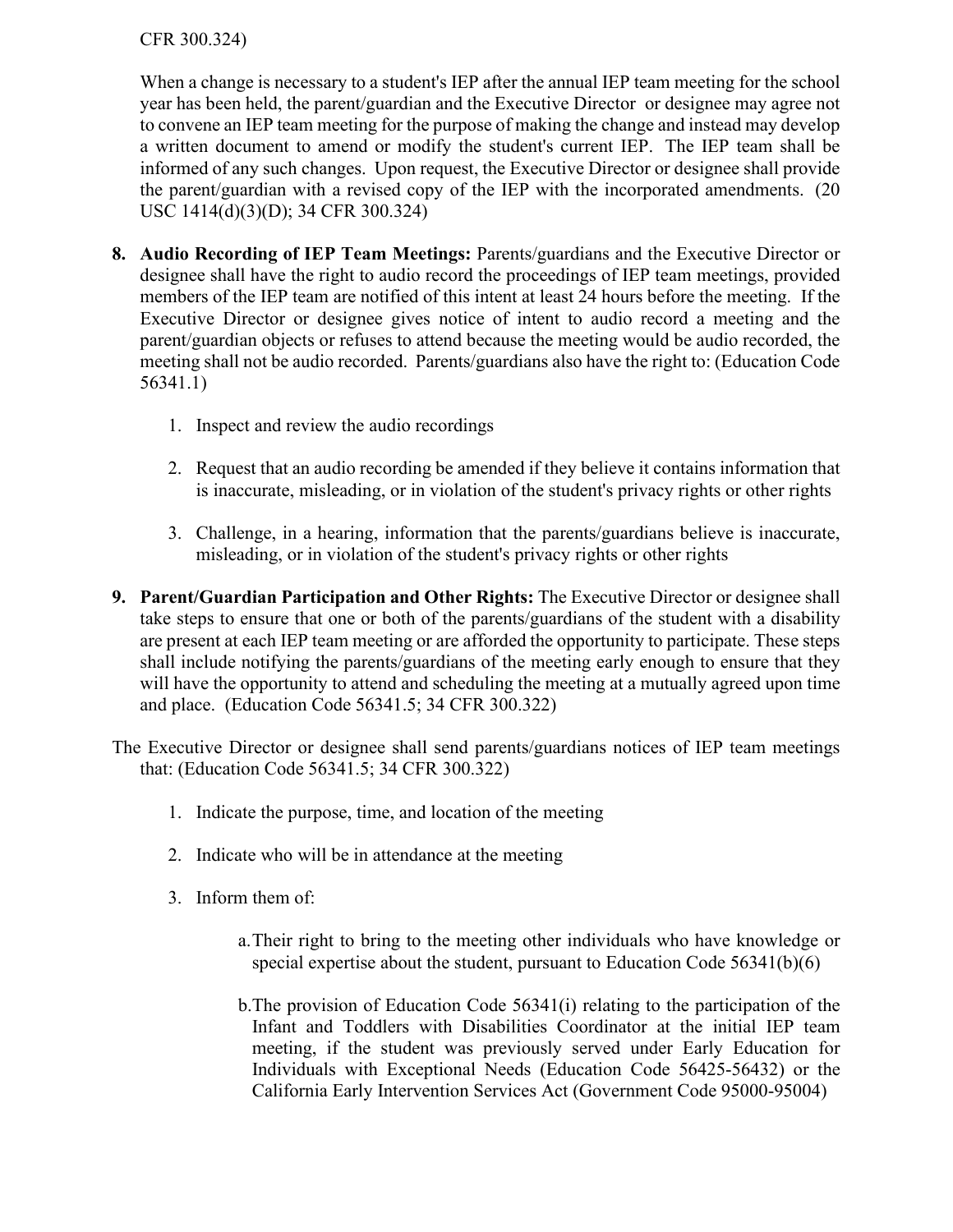- 4. In addition, when the IEP team meeting is to consider the development, review, or revision of the IEP of a student with a disability who is 16 years of age or older, or younger than 16 if deemed appropriate by the IEP team, the Executive Director or designee notice to the student's parents/guardians shall include the following: (Education Code 56341.5)
	- a. An indication that a purpose of the meeting will be the consideration of postsecondary goals and transition services for the student pursuant to Education Code 56345.1, 20 USC  $1414(d)(1)(A)(i)(VIII)$ , and 34 CFR 300.320(b)
	- b. An indication that the student is invited to the IEP team meeting
	- c. Identification of any other agency that will be invited to send a representative

At each IEP team meeting convened by the charter, the school administrator or specialist on the team shall inform the parent/guardian and student of the federal and state procedural safeguards included in the notice of parental rights provided pursuant to Education Code 56321. (Education Code 56500.1)

The parent/guardian shall have the right and opportunity to examine all of his/her child's school records upon request, before any IEP meeting, and in connection with any hearing or resolution session on matters affecting his/her child, including, but not limited to, initial formal assessment, procedural safeguards, and due process. Upon receipt of an oral or written request, the Executive Director or designee shall provide complete copies of the records within five business days. (Education Code 56043, 56504)

The parent/guardian shall have the right to present information to the IEP team in person or through a representative and the right to participate in meetings that relate to eligibility for special education and related services, recommendations, and program planning. (Education Code 56341.1)

If neither parent/guardian can attend the meeting, the Executive Director or designee shall use other methods to ensure parent/guardian participation, including video conferences or individual or conference telephone calls. (Education Code 56341.5; 20 USC 1414(f); 34 CFR 300.322)

At each IEP team meeting convened by the charter, the school administrator or specialist on the team shall inform the parent/guardian and student of the federal and state procedural safeguards included in the notice of parental rights provided pursuant to Education Code 56321. (Education Code 56500.1)

The parent/guardian shall have the right and opportunity to examine all of his/her child's school records upon request, before any IEP meeting, and in connection with any hearing or resolution session on matters affecting his/her child, including, but not limited to, initial formal assessment, procedural safeguards, and due process. Upon receipt of an oral or written request, the Executive Director or designee shall provide complete copies of the records within five business days. (Education Code 56043, 56504)

The parent/guardian shall have the right to present information to the IEP team in person or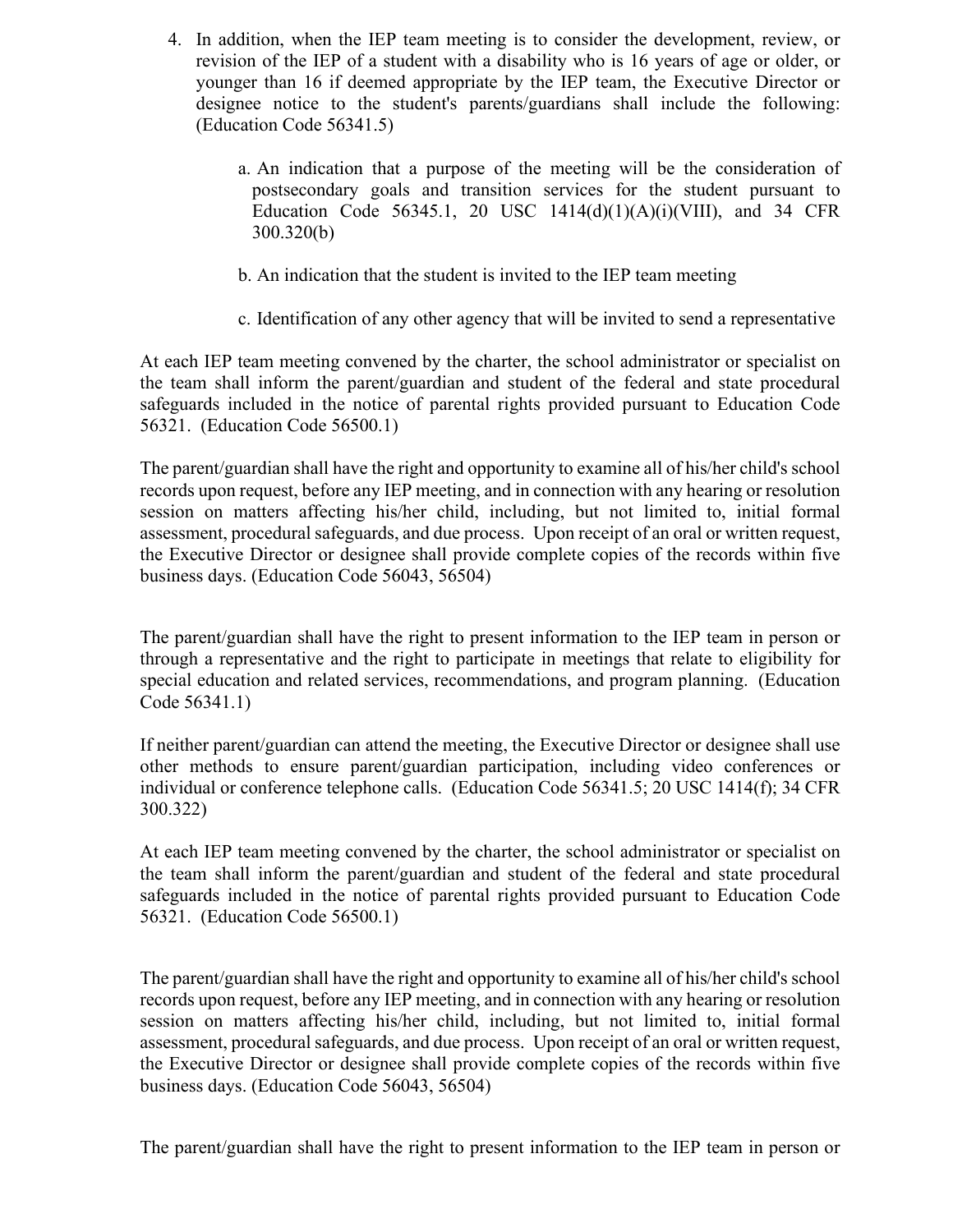through a representative and the right to participate in meetings that relate to eligibility for special education and related services, recommendations, and program planning. (Education Code 56341.1)

If neither parent/guardian can attend the meeting, the Executive Director or designee shall use other methods to ensure parent/guardian participation, including video conferences or individual or conference telephone calls. (Education Code 56341.5; 20 USC 1414(f); 34 CFR 300.322)

An IEP team meeting may be conducted without a parent/guardian in attendance if the Executive Director or designee is unable to convince the parent/guardian that he/she should attend. In such a case, the Executive Director or designee shall maintain a record of the attempts to arrange a mutually agreed upon time and place for the meeting, including: (Education Code 56341.5; 34 CFR 300.322)

- 1. Detailed records of telephone calls made or attempted and the results of those calls
- 2. Copies of correspondence sent to the parent/guardian and any responses received
- 3. Detailed records of visits made to the parent/guardian's home or place of employment and the results of those visits

The Executive Director or designee shall take any action necessary to ensure that the parents/guardians understand the proceedings of the meeting, including arranging for an interpreter for parents/guardians with deafness or whose native language is not English. (Education Code 56341.5; 34 CFR 300.322)

The Executive Director or designee shall give the parents/guardians of a student with a disability a copy of his/her child's IEP at no cost. (Education Code 56341.5; 34 CFR 300.322)

- **10. Parent/Guardian Consent for Provision of Special Education and Services:** Before providing special education and related services to any student, the Executive Director or designee shall seek to obtain informed consent of the student's parent/guardian pursuant to 20 USC 1414(a)(1). The Charter shall not provide services by utilizing the due process hearing procedures pursuant to 20 USC 1415(f) if the parent/guardian refuses to consent to the initiation of services. If the parent/guardian does not consent to all of the components of the IEP, then those components to which the parent/guardian has consented shall be implemented so as not to delay providing instruction and services to the student. (Education Code 56346)
- If the Executive Director or designee determines that a part of a proposed IEP to which the parent/guardian does not consent is necessary in order to provide the student with FAPE, a due process hearing shall be initiated in accordance with 20 USC 1415(f). While the due process hearing is pending, the student shall remain in the current placement unless the parent/guardian and the Executive Director or designee agree otherwise. (Education Code 56346)
- If at any time subsequent to the initial provision of services, the student's parent/guardian, in writing, revokes consent for the continued provision of special education services, the Executive Director or designee shall provide prior written notice within a reasonable time before ceasing to provide services to the student. The Executive Director or designee shall not request a due process hearing or pursue mediation in order to require an agreement or ruling that services be provided to the student. (Education Code 56346; 34 CFR 300.300, 300.503)